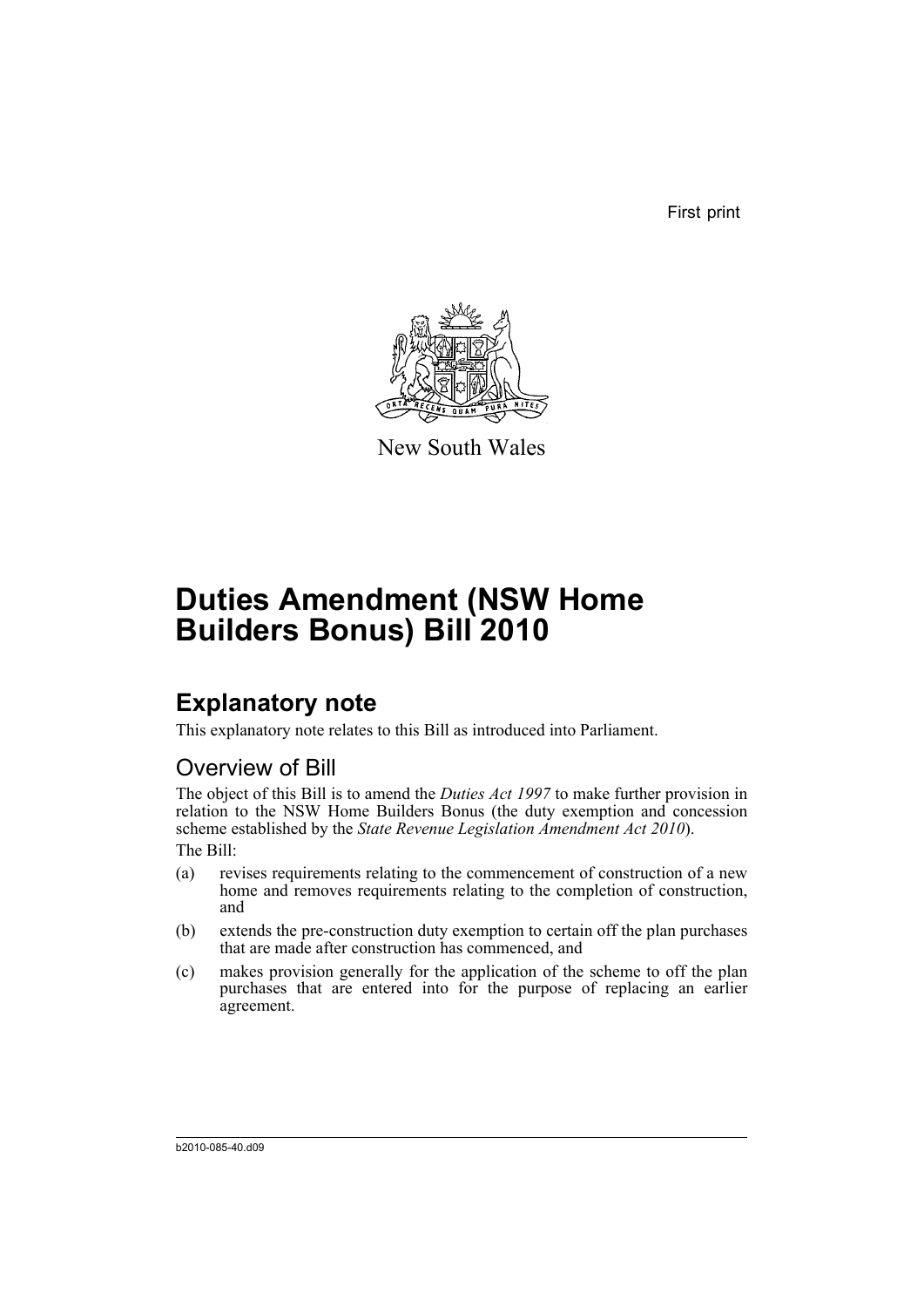Explanatory note

### Outline of provisions

**Clause 1** sets out the name (also called the short title) of the proposed Act.

**Clause 2** provides for the commencement of the proposed Act on 1 July 2010.

## **Schedule 1 Amendment of Duties Act 1997 No 123**

### **Commencement and completion requirements**

**Schedule 1 [2]** removes completion requirements that must be complied with for an off the plan purchase or vacant land purchase to be eligible for a duty concession or exemption under the NSW Home Builders Bonus scheme (the *scheme*). Under the amendment, it will no longer be necessary for the off the plan purchase, or the construction of the new home, to be completed within a specified time.

**Schedule 1 [1]** relocates and revises an existing requirement that, for a vacant land purchase, the laying of the foundations for the home must commence within 26 weeks. As a result of the amendments, the 26 weeks will start from the date the agreement for sale or transfer is completed (rather than the date the agreement is entered into), or the date the transfer occurs.

### **Pre-construction duty exemption**

The general rule for the pre-construction duty exemption under the scheme is that the exemption only applies where construction of the new home has not commenced. Construction commences when the laying of the foundations of the new home, or of the building in which it is located, begins.

**Schedule 1 [3]** provides that a pre-construction duty exemption applies to an off the plan purchase that is approved under the scheme if the off the plan purchase replaces another off the plan purchase that was approved under the scheme and to which the pre-construction duty exemption applied. In such a case it will not matter that construction of the new home has commenced.

**Schedule 1 [4]** enables the pre-construction duty exemption to be applied in cases where a new home is to be constructed as part of a staged development, and construction of the foundations of the building in which the new home is located has already commenced. A new home is to be constructed as part of a staged development if the new home is part of a development that will comprise 2 or more multi-storey buildings that have common foundations, and which are to be constructed in separate stages. In such a case, construction of the new home is taken to begin when construction of the first residential level of the relevant building begins.

**Schedule 1 [5]** provides that a pre-construction duty exemption also applies to an off the plan purchase that is approved under the scheme if:

(a) construction of the new home commenced when the land was owned by a person who is not the vendor under the off the plan purchase, and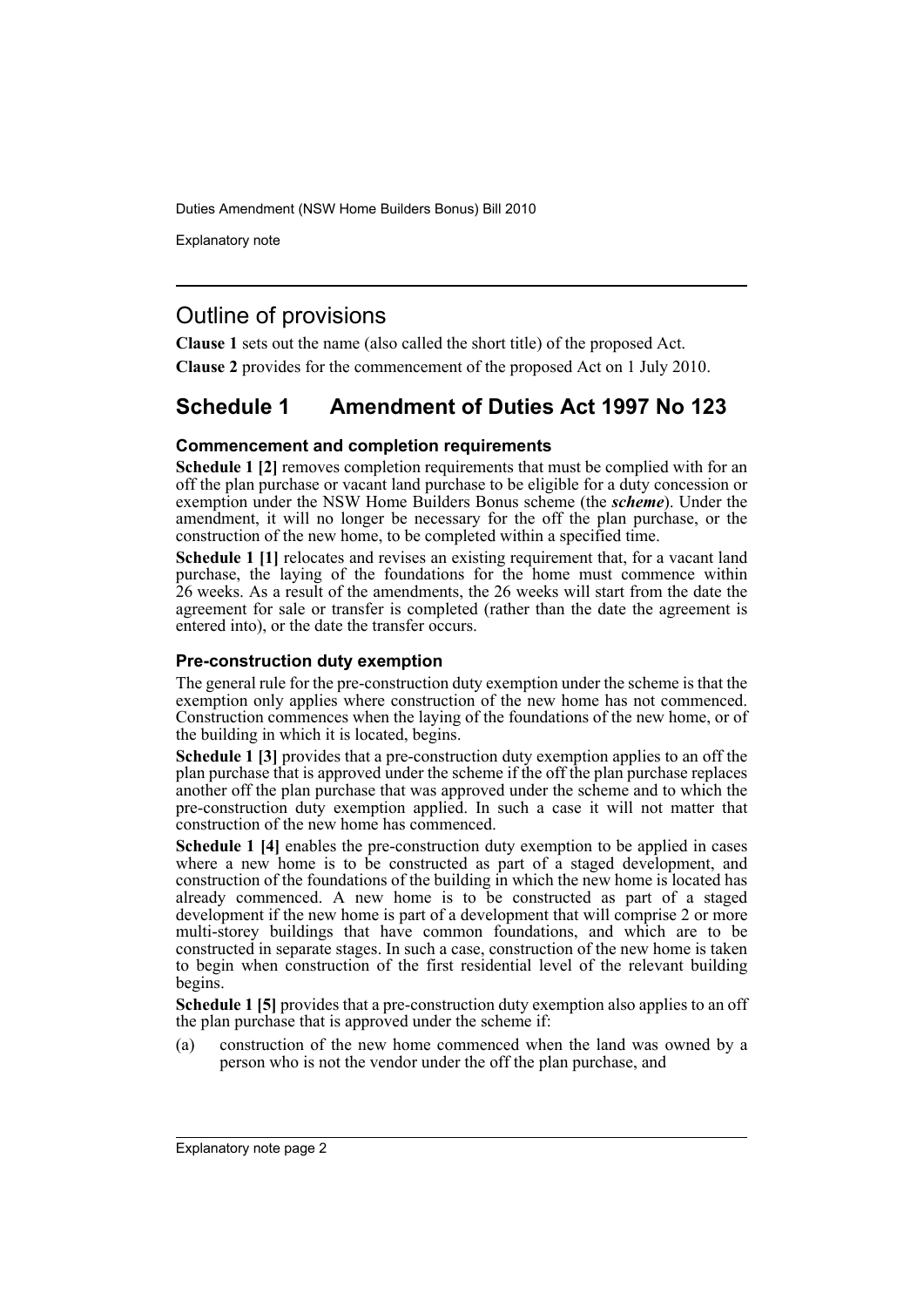Explanatory note

- (b) no more than 25% of the construction work required to construct the new home, or the building in which it is located, has been completed, and
- (c) no construction work in relation to the new home has been carried out between the date that the vendor acquired the land and the date the off the plan purchase was entered into.

### **Replacement agreements**

**Schedule 1 [6]** provides that an application may be made under the scheme in relation to an off the plan purchase entered into on or after 1 July 2012 if the off the plan purchase replaces an off the plan purchase that was approved under the scheme.

**Schedule 1 [7]** provides that, for the purposes of the scheme, an off the plan purchase *replaces* another off the plan purchase only if the agreements concerned relate to substantially the same property and have the same purchaser or purchasers.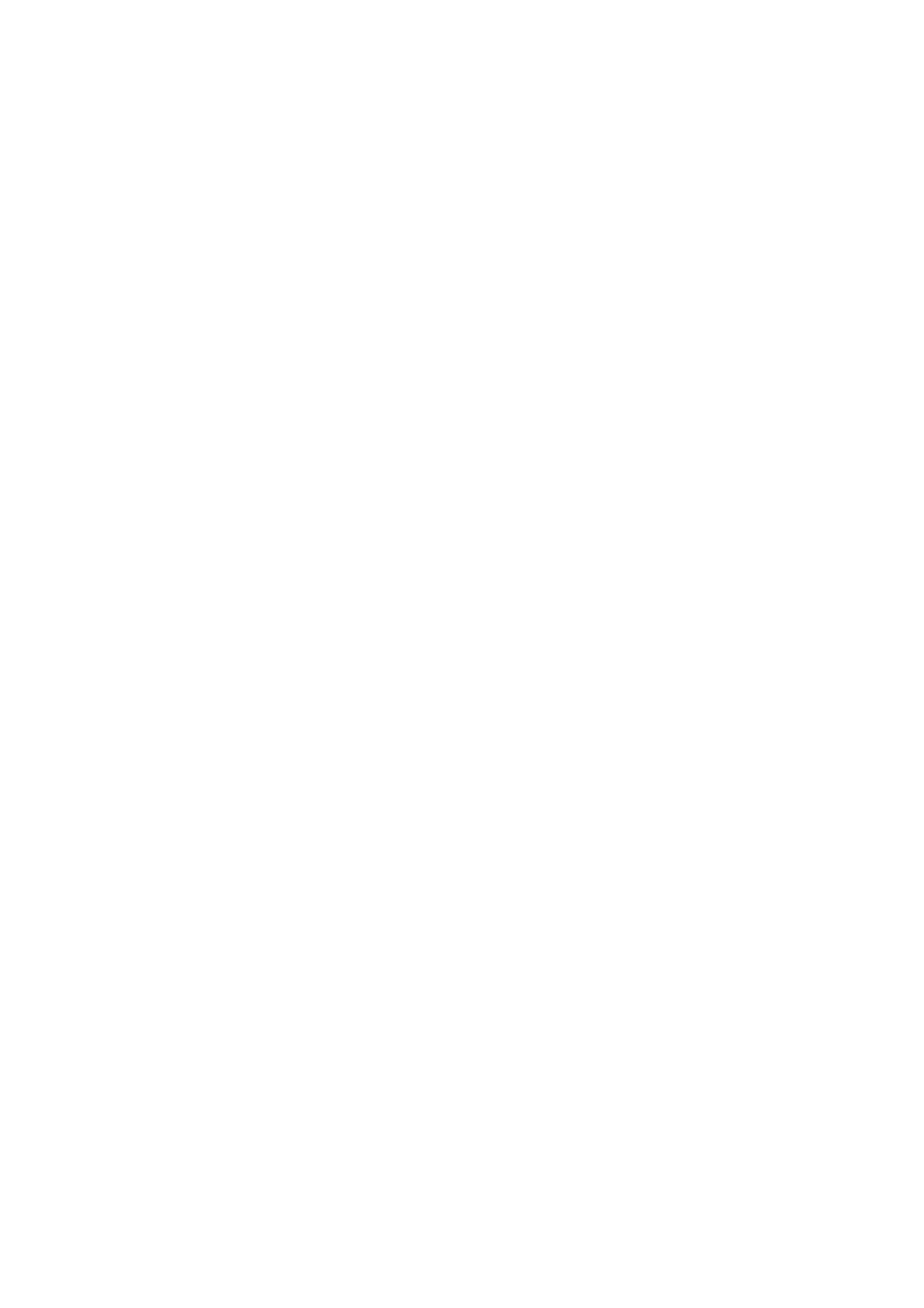First print



New South Wales

# **Duties Amendment (NSW Home Builders Bonus) Bill 2010**

## **Contents**

|                                                | Page |
|------------------------------------------------|------|
| 1 Name of Act                                  |      |
| 2 Commencement                                 |      |
| Schedule 1 Amendment of Duties Act 1997 No 123 |      |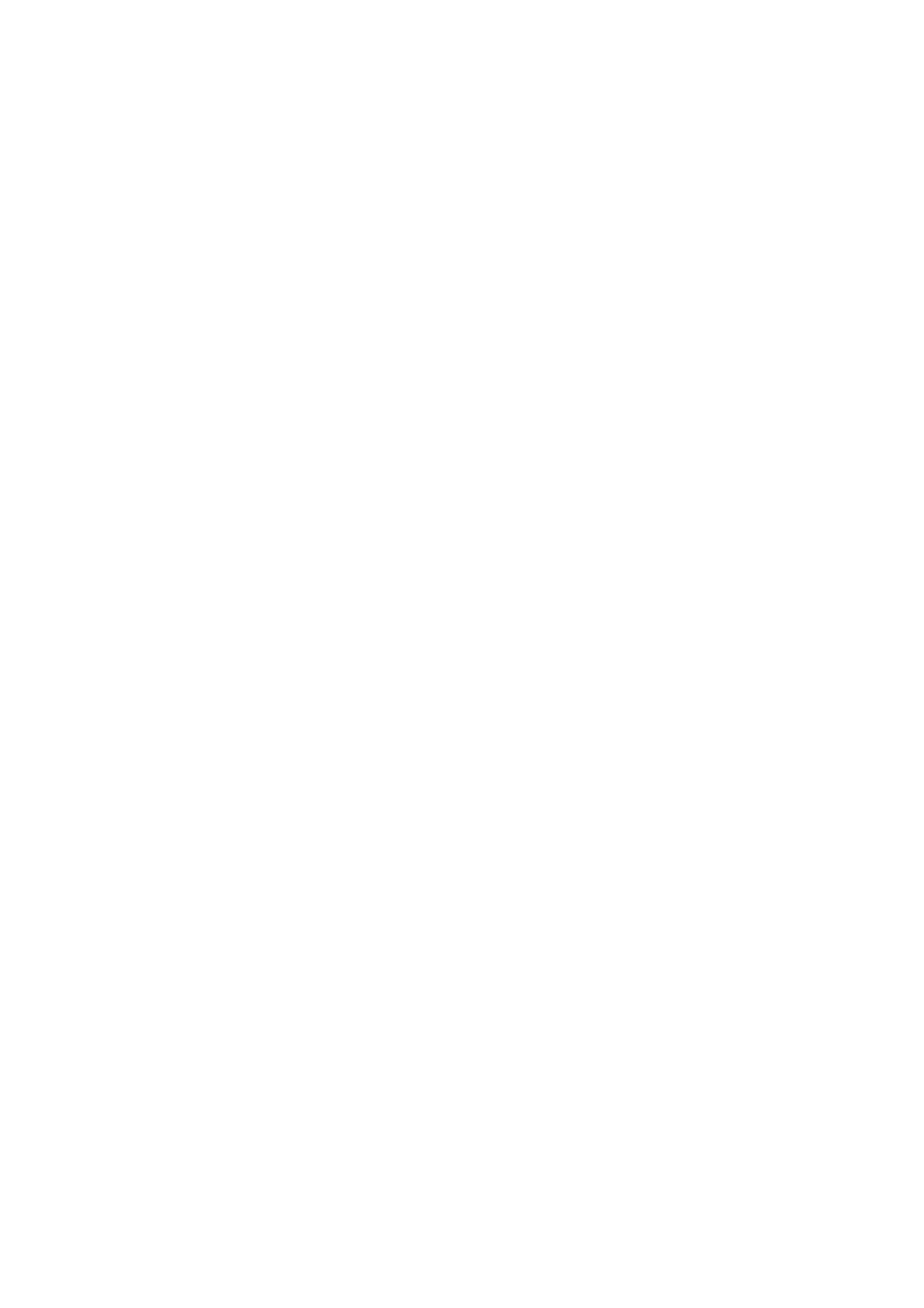

New South Wales

# **Duties Amendment (NSW Home Builders Bonus) Bill 2010**

No , 2010

### **A Bill for**

An Act to amend the *Duties Act 1997* to make further provision in respect of the NSW Home Builders Bonus.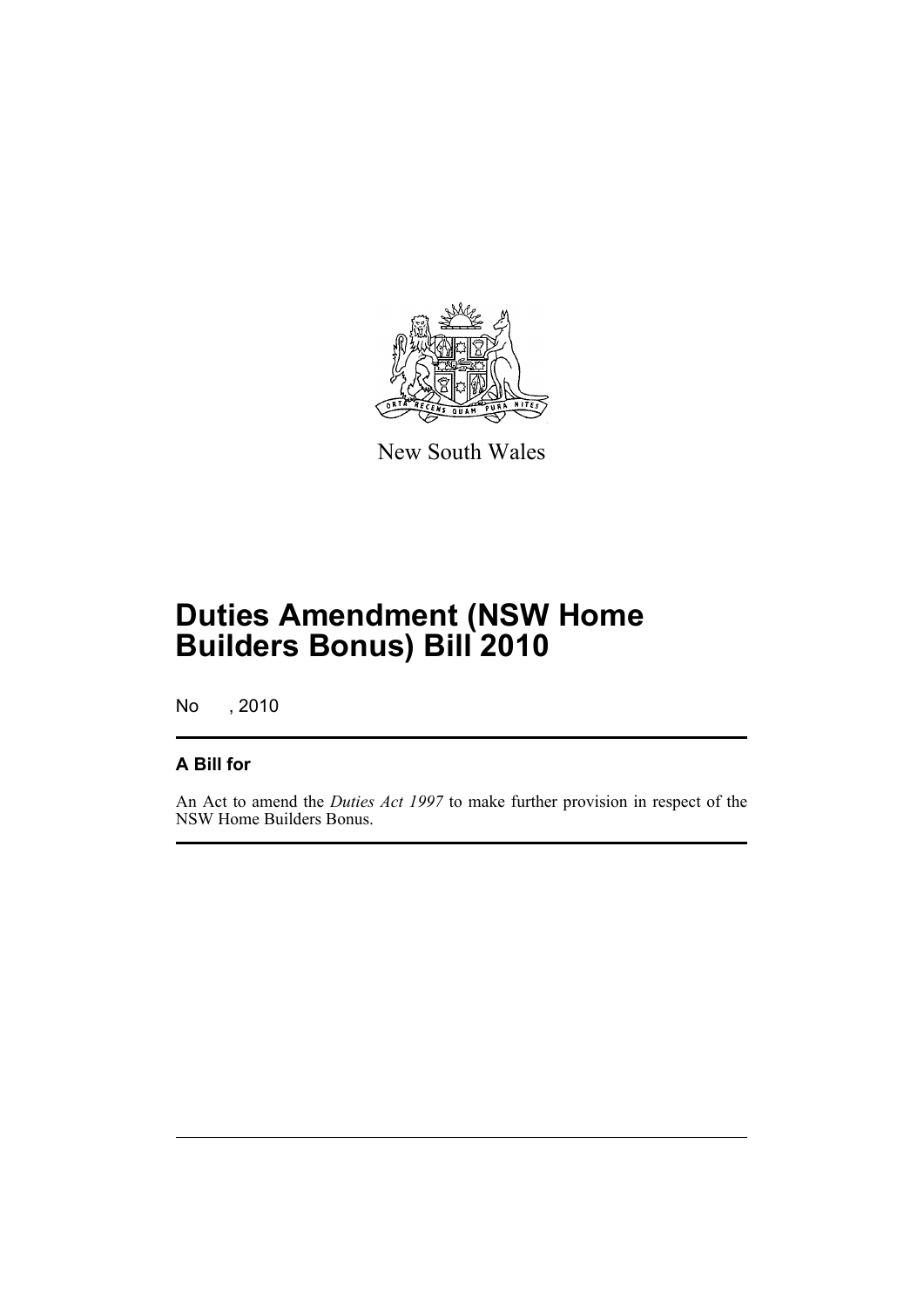<span id="page-7-1"></span><span id="page-7-0"></span>

| The Legislature of New South Wales enacts: |                                                                            | 1             |
|--------------------------------------------|----------------------------------------------------------------------------|---------------|
| 1                                          | Name of Act                                                                | $\mathcal{P}$ |
|                                            | This Act is the Duties Amendment (NSW Home Builders Bonus)<br>Act $2010$ . | 3<br>4        |
|                                            | Commencement                                                               | 5             |
|                                            | This Act commences, or is taken to have commenced, on 1 July 2010.         | 6             |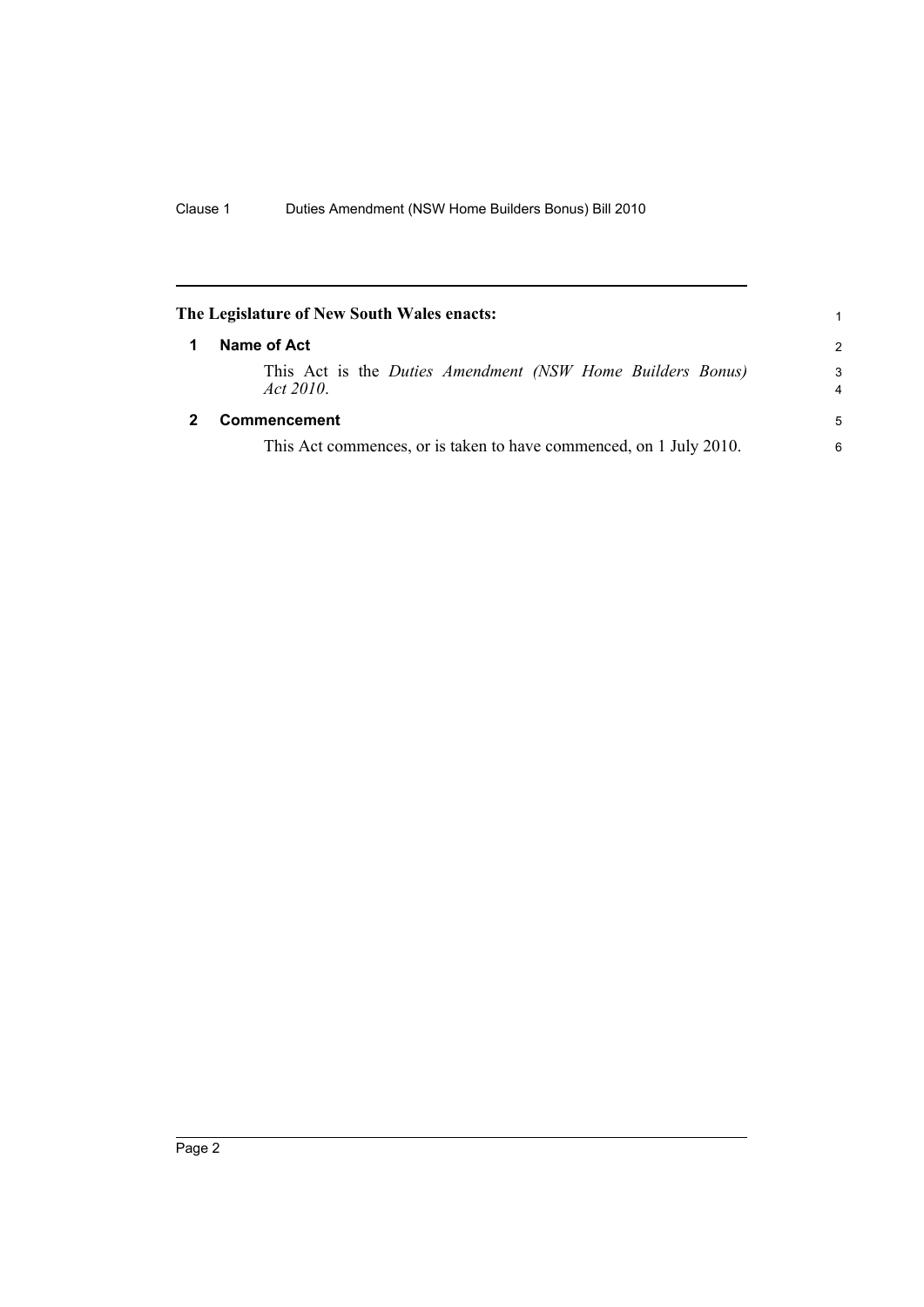Amendment of Duties Act 1997 No 123 Schedule 1

#### <span id="page-8-0"></span>**Schedule 1 Amendment of Duties Act 1997 No 123 [1] Section 87N Restrictions on eligibility (as inserted by the State Revenue Legislation Amendment Act 2010)** Insert after section 87N (2): (3) For a vacant land purchase, the agreement or transfer is not eligible unless the laying of the foundations for the home commences: (a) within 26 weeks after the agreement for sale or transfer is completed or, in the case of a transfer executed otherwise than in conformity with an agreement for sale or transfer, the transfer occurs, or (b) within any longer period allowed by the Chief Commissioner. **[2] Section 87O Completion requirements** Omit the section. **[3] Section 87R Pre-construction duty exemption** Insert after section 87R (1): (1A) A pre-construction duty exemption applies to an off the plan purchase that is approved under the scheme if the off the plan purchase replaces another off the plan purchase that was approved under the scheme, and to which the pre-construction duty exemption applied, whether or not construction has commenced. **[4] Section 87R (4)–(4B)** Omit section 87R (4). Insert instead: (4) Construction of a new home commences when the laying of the foundations of the new home, or of the building in which it is located, begins, subject to this section. (4A) If an off the plan purchase relates to a new home that is to be constructed as part of a staged development, construction of the new home commences when construction of the first residential level of the building in which the new home is located begins. 1  $\overline{2}$ 3 4 5 6 7 8 9 10 11 12 13 14 15 16 17 18 19  $20$ 21  $22$  $23$ 24 25 26 27 28 29 30 31 32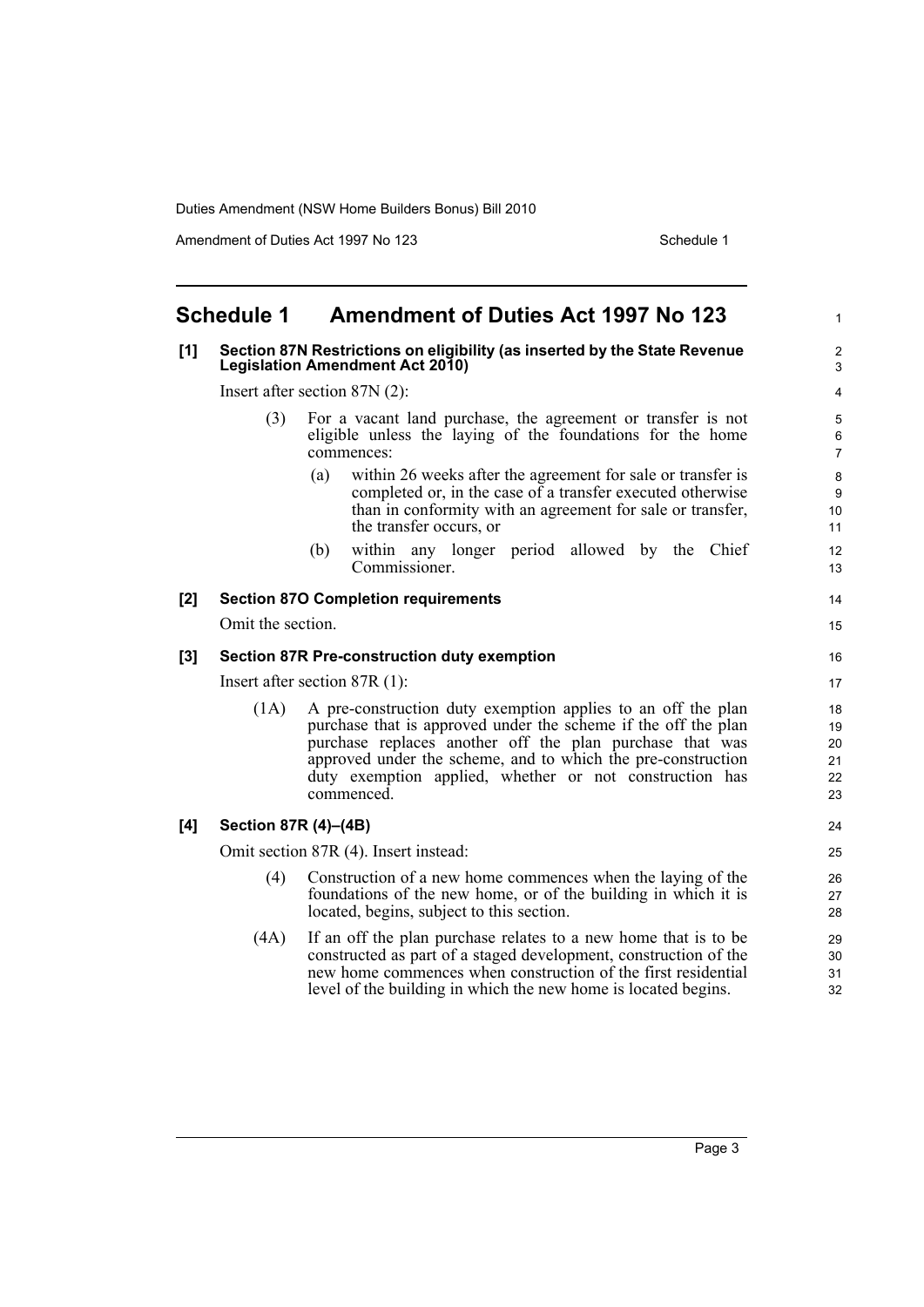Schedule 1 Amendment of Duties Act 1997 No 123

(4B) For the purposes of this section:

(a) a new home is to be constructed as part of a *staged development* if the new home is part of a development that will comprise 2 or more multi-storey buildings that have common foundations, and which are to be constructed in separate stages, and

23  $24$ 

(b) a *residential level* of a building is any level of the building that is to be used as a place of residence.

#### **[5] Section 87R (6)**

Insert after section 87R (5):

- (6) A pre-construction duty exemption also applies to an off the plan purchase that is approved under the scheme if:
	- (a) construction of the new home commenced when the land was owned by a person who is not the vendor under the off the plan purchase, and
	- (b) no more than 25% of the construction work required to construct the new home, or the building in which it is located, has been completed, and
	- (c) no construction work in relation to the new home has been carried out between the date that the vendor acquired the land and the date the off the plan purchase was entered into.

### **[6] Section 87ZAA**

Insert after section 87Z:

#### **87ZAA Replacement agreements—off the plan purchases**

- (1) An application may be made under the scheme in relation to an off the plan purchase entered into on or after 1 July 2012 if the off the plan purchase replaces an off the plan purchase that was approved under the scheme.
- (2) The replacement off the plan purchase is taken to be eligible for consideration under the scheme, despite section 87L.